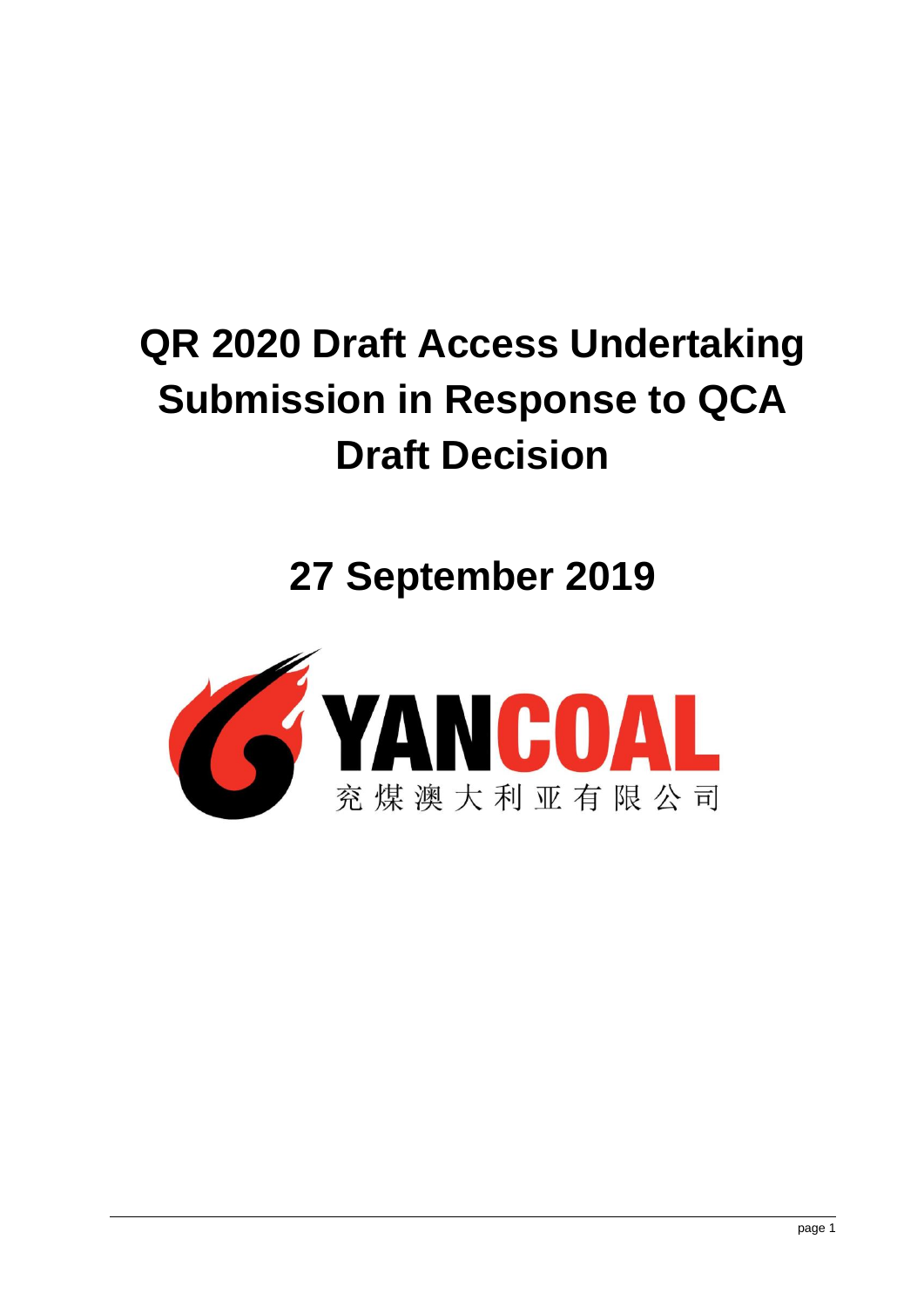## **1 Introduction**

This submission is made on behalf of Yancoal Australia Limited (**Yancoal**), in its capacity as operator of the Cameby Downs mine, located on Queensland Rail's (**QR**), West Moreton rail network.

It is provided as a 'collaborative submission' in relation to the draft access undertaking submitted by QR (the **2020 DAU**), and responds to:

- (a) some of the issues raised by other stakeholders in their submissions in response to the to the Queensland Competition Authority (**QCA**) April 2019 Draft Decision (**Draft Decision**); and
- (b) matters on which QR has consulted with Yancoal since the last round of submissions.

In particular, it principally addresses issues regarding the West Moreton reference tariff which were raised in QR's latest submission of 11 July 2019 (the **Latest QR Submission**). It also addresses a number of wording issues concerning the 2020 DAU and the Standard Access Agreement (**SAA**), including compromise wording that has been agreed with QR as part of recent consultations.

As this 'collaborative submission' is confined to addressing particular issues that have been the subject of submissions or discussions among stakeholders since the Draft Decision it should be read together with Yancoal's prior submissions in this process of 17 October 2018, 16 November 2018 and 11 July 2019 (which provide a more complete view of Yancoal's comments on the 2020 DAU).

Consistent with Yancoal's previous submission of 11 July 2019 (the **3 rd Yancoal Submission**), Yancoal continues to support the Draft Decision, including the conclusion that it is not appropriate to approve the 2020 DAU in accordance with section 138 of the *Queensland Competition Authority Act 1997* (Qld). That remains Yancoal's view principally because of the inappropriateness of the West Moreton tariff proposals.

## **2 Volume Forecast**

The Latest QR Submission proposes an updated volume forecast (which has been redacted from the publicly available version of the submission).

Given the redactions of the volume forecast being sought, and the limits on Yancoal's insight into New Hope's likely production profile, it is difficult for Yancoal to comment usefully on the volume forecasts QR now proposes.

However, it appears from the commentary provided in the Latest QR Submission regarding New Acland Stage 3, that QR is seeking to lower the 'high tonnage scenario' volume forecast based on a further than previously anticipated reduction in respect of New Acland. Public commentary from New Hope regarding the impact on that project of continued delays suggests that a reduction in volumes for the initial part of the 2020 DAU term may be warranted.

If the QCA considers that is the case, and that would, on a pure application of the building blocks methodology, result in a higher tariff through the same revenue being sought to be recovered over materially lesser volumes, Yancoal:

- (a) confirms that in the circumstances it is supportive of the QCA's approach in the Draft Decision (page 134 Draft Decision) of setting the tariff by reference to the 87 paths known to be available for coal services independent of the forecast volume level; and
- (b) if the QCA was to determine that reference tariffs should instead be based on a lower volume forecast, emphasises its comments in the 3rd Yancoal Submission and in section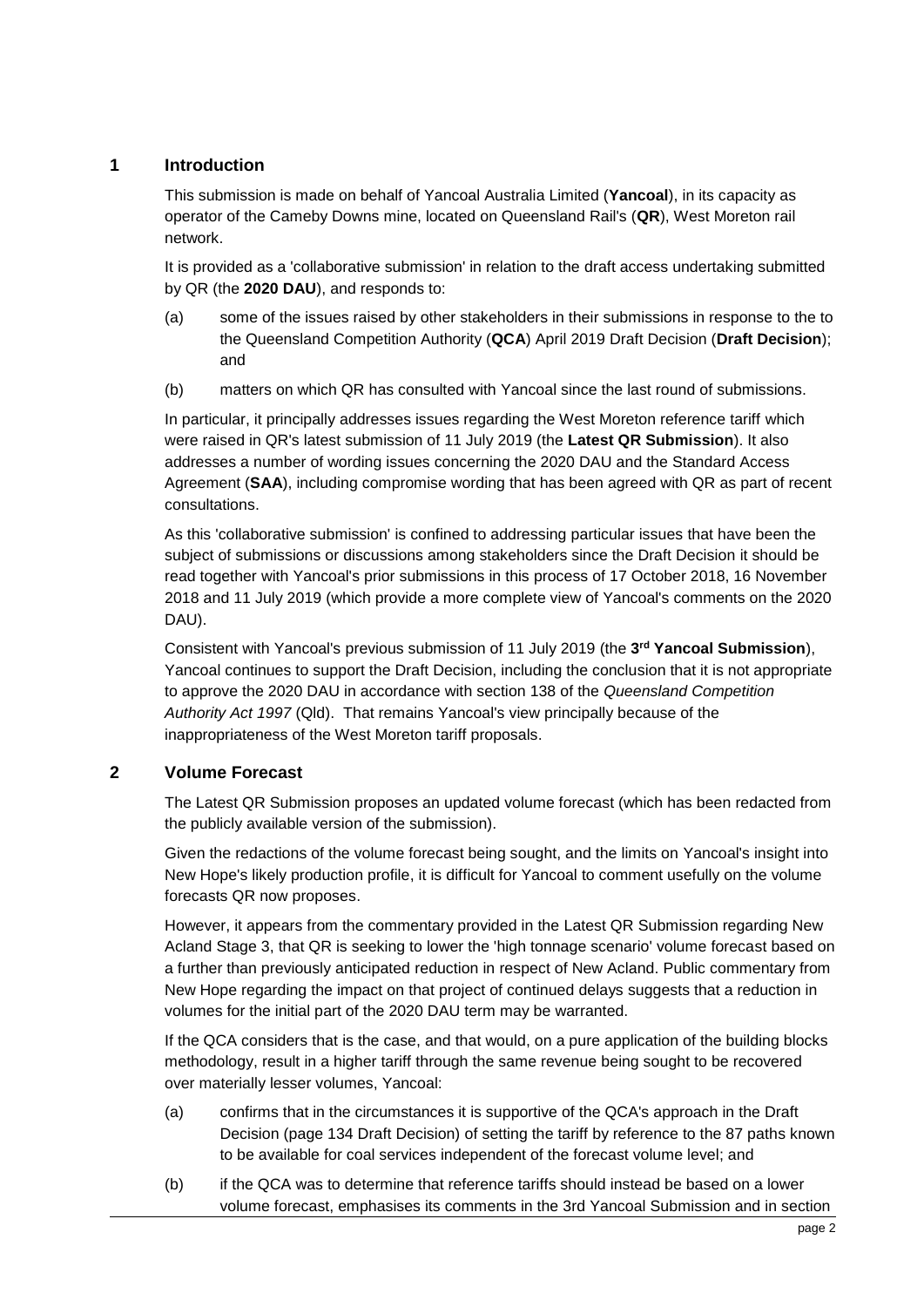[5.4](#page-7-0) below about the limits on its ability and willingness to pay and the need to be conscious of tariffs set above those levels permanently removing demand for the reference service and stranding the investments of the remaining stakeholders (particularly Yancoal and Aurizon Operations).

Yancoal appreciates that there is currently a period of uncertainty about the likelihood of whether New Acland Stage 3 will proceed, and what the timing of that development is likely to be. However, it appears possible that that uncertainty will be resolved in the near future and well before the 2020 DAU is set to commence on 1 July 2020. Accordingly, if (contrary to the Draft Decision) the QCA wishes to set reference tariffs by reference to volume forecasts, Yancoal also considers it is likely there is merit in either:

- (a) adopting a normalised volume forecast assuming the development of New Acland stage 3 and providing a new provision of the 2020 DAU that provides for the QCA to consider the appropriateness of a tariff reset if that does not occur within a certain period; or
- (b) determining the appropriate non-tariff terms, and delaying the final decision on tariffs until closer to the time for commencement.

# **3 87 Path Constraint / Cost Allocation to Coal Services**

Yancoal continues to consider the Draft Decision's approach of allocating to coal services the proportion of network costs reflecting 87 paths (at least until a higher volume of paths are contracted for long term coal services) is appropriate.

Consistent with Yancoal's comments in the 3<sup>rd</sup> Yancoal Submission:

- (a) the issue is not so much whether pathing constraints on coal services apply now (as the Recent QR Submission and the correspondence from the Department of Transport and Main Roads (**DTMR**) it annexes is solely focused on), but that as a practical matter it did in the past (as found it previous QCA decisions), and that practical constraint has had enduring impacts on the extent of current coal service usage of the West Moreton and Metropolitan network;
- (b) it is only at the point of coal services actually contracting above 87 paths on a long term basis at some point in the future that it will become clear whether any constraint has truly ceased to exist (noting that such constraints can arise not just through matters of law or QR or DTMR decisions, but through policies implemented by whether Ministerial approval is given for future access agreements – which QR and DTMR cannot guarantee in advance);
- (c) the 87 path based allocation already allocates to coal services a higher proportion of infrastructure costs that the proportion of capacity currently utilised by coal services (such that Yancoal, and New Hope, are already subsidising QR in relation to capacity that was previously contracted for the Wilkie Creek mine); and
- (d) there is no legitimate rationale for allocating to coal further costs of a network in the current context where there are no paths preserved for coal services, the network is not designed or optimised for coal services and QR is both suggesting that coal volumes are at risk of reducing further and yet that it proposes continuing to incur costs as if that is not occurring.

Accordingly, Yancoal remains of the view that the Latest QR Submission and DTMR correspondence it annexes do not alter the appropriate position from that set out in the Draft Decision.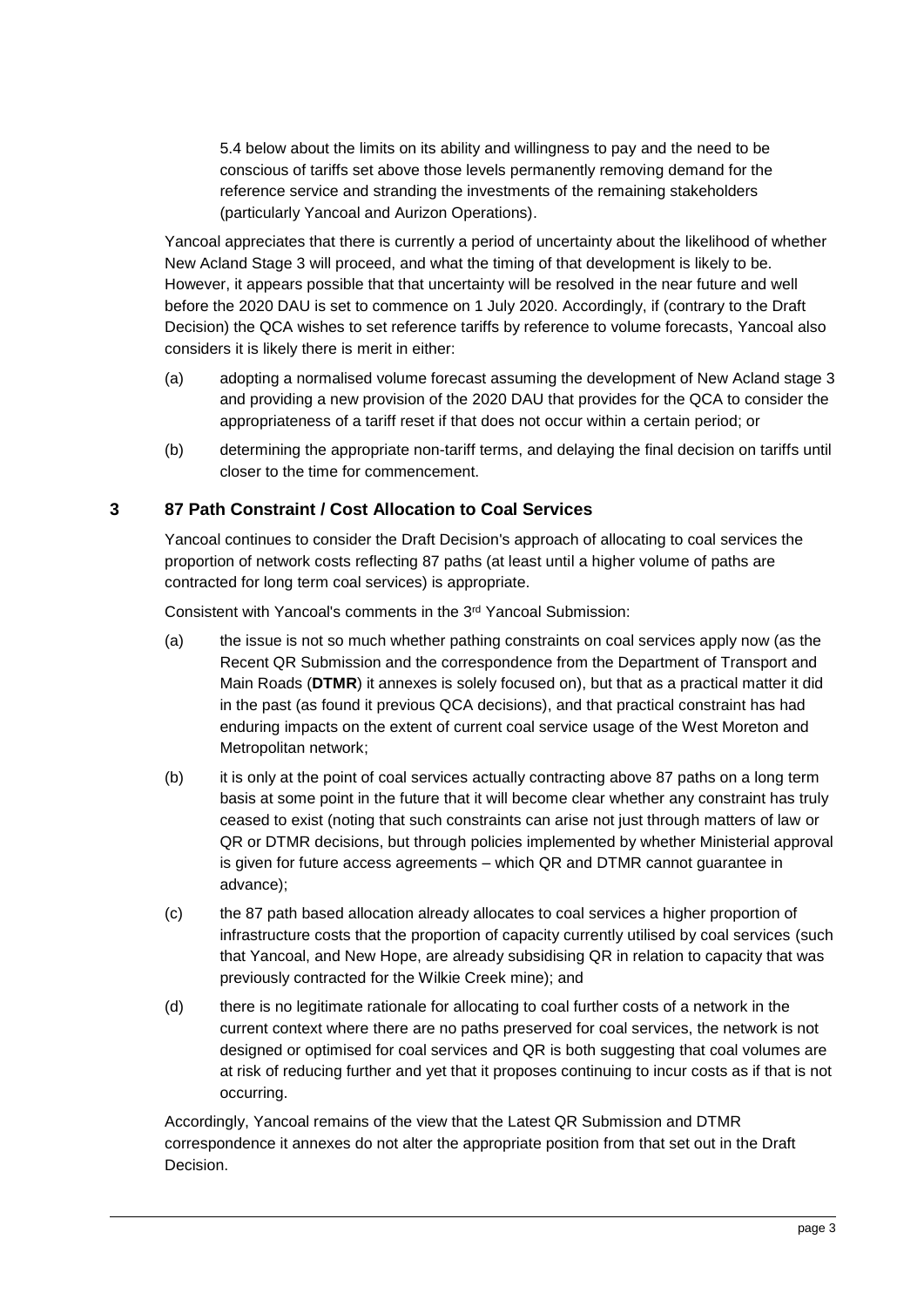# **4 Weighted Average Cost of Capital**

## **4.1 Flawed Comparisons to Other Infrastructure Providers**

In the Latest QR Submission, QR has requested the QCA to re-examine the proposed weighted average cost of capital (**WACC**), including undertaking a 'top down systematic examination' of the appropriate methodologies for calculating the rate of return to be reflected in the West Moreton reference tariffs.

Yancoal considers the QCA has clearly already conducted such a thorough examination in the Draft Decision in a manner that is aligned with past QCA practice and the approach of other regulators.

As discussed in the 3rd Yancoal Submission, Yancoal continues to consider that the WACC proposed in the Draft Decision is in fact too generous, particularly in relation to the estimate of the asset beta that has been provided.

It is economically illogical to assert (as the Latest QR Submission does) that the QCA's proposed rate of return is too low simply by way of comparison to the ultimate rate of return figures determined for different regulated businesses. In addition, the businesses QR has used as comparators have been cherry-picked by QR, without any consideration of the extent to which the underlying characteristics of those infrastructure services are similar to .

In particular, Yancoal notes:

- (a) the decisions referenced by QR are made at different times such that the market and time based parameters will obviously have been different to those which will be utilised in respect of the 2020 DAU and were reflected in the tariffs projected in the Draft Decision (noting that Yancoal has already indicated in the 3rd Yancoal Submission its willingness to support a longer averaging period with a view of reducing the potential volatility from the estimates of time based parameters);
- (b) the regulated businesses involved in the regulatory decisions referred to by QR have a range of material differences, most evidently including:
	- (i) different levels of commercial and regulatory risk compared to those borne by QR in the provision of West Moreton coal reference services (which obviously impact directly on the appropriate asset and equity beta underlying the return on equity component); and
	- (ii) different assumed gearing levels (which impacts on the proportion of the rate of return relating to return on debt and return on equity, and consequently the equity beta); and
	- (c) QR's selected comparators are not the most appropriate comparator businesses while they are all below rail business, the risks involved in some of the businesses selected are materially different and QR have excluded lower risk regulated businesses from the comparison which have more similarities to QR, particularly when the form of QR's regulatory arrangements are taken into account (noting the analysis of Incenta Economic Consulting and the analysis of the QCA Draft Decision that the appropriate asset beta for West Moreton coal services is likely to be less than the asset beta for toll roads but greater than the asset beta of regulated energy and water businesses).

In a similar vein, Yancoal notes that it is not appropriate to simply adopt asset betas from diversified below rail networks (such as the New South Wales regional rail network, the ARTC interstate rate network and the WA regional rail networks), which involve higher commercial and regulatory risks than is involved in providing services to the West Moreton coal users as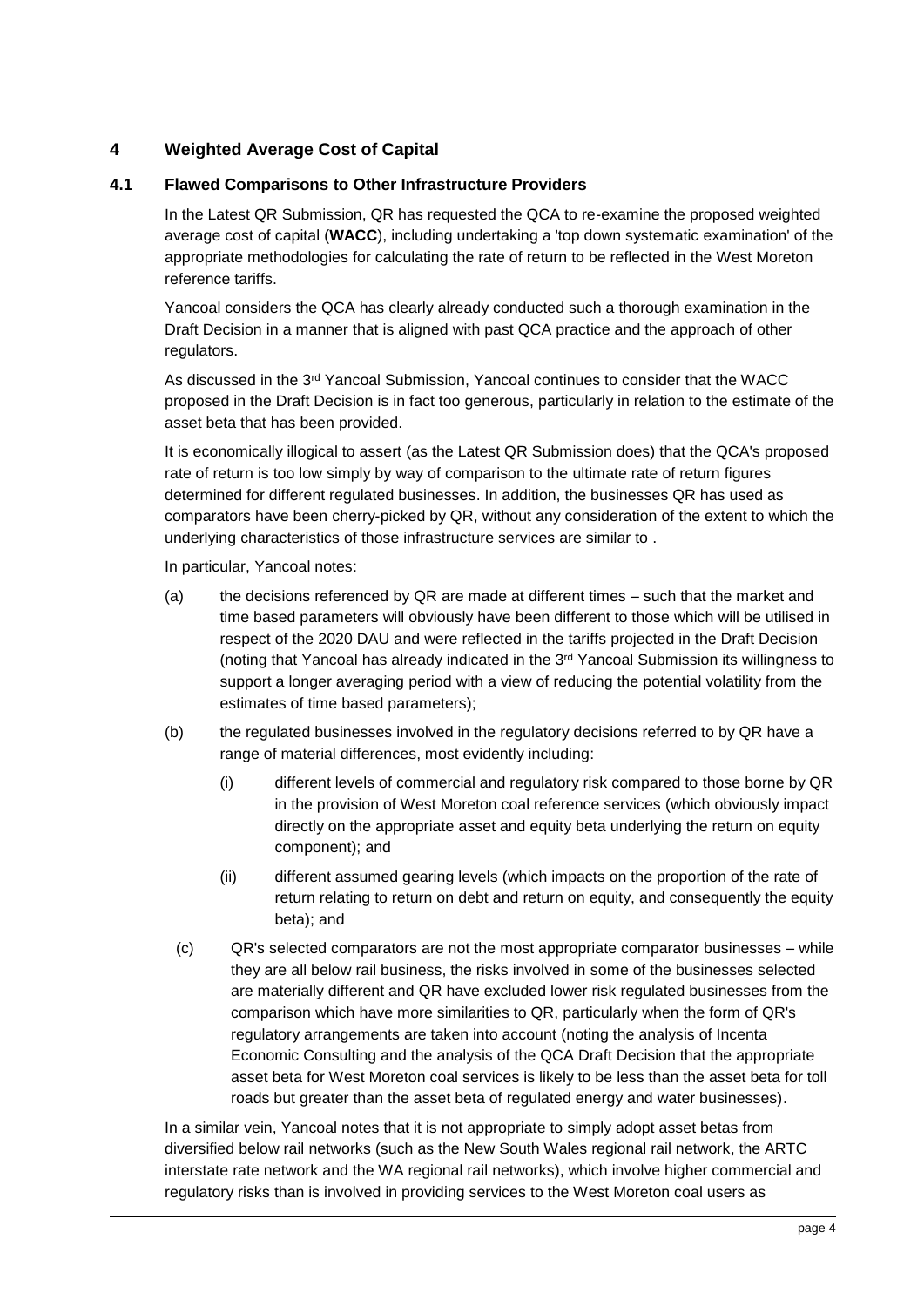discussed in the Draft Decision. In that regard, Yancoal particularly notes, the strong regulatory protections QR benefits from (as described in page 8 of the  $3<sup>rd</sup>$  Yancoal submission), and the greater similarities to the risk profiles of other coal networks (such as the Aurizon Network central Queensland coal region and ARTC Hunter Valley rail networks).

In relation to QR's reference to the Aurizon Network UT5 WACC draft amending access undertaking that is currently before the QCA, Yancoal notes that the rate of return uplift which is proposed in that draft amending access undertaking is being proposed in recognition of the additional risks and obligations Aurizon Network is also proposing (particularly in relation to expansion commitments and independent capacity assessments to name clear examples). QR is not proposing in the 2020 DAU that it should bear such risks and obligations (and Yancoal considers that any such trade-off between such risks and obligations and a higher tariff is not appropriate in the context of the West Moreton coal reference tariffs, the current surplus capacity and the affordability challenges that already exist) such that it is not particularly relevant how Aurizon Network's rate of return may be influenced by doing so.

#### **4.2 Systemic Risk**

Yancoal also rejects QR's statements in its latest submission about systemic risk.

QR's suggestions, made by reference to New Acland Stage 3 and Wilkie Creek, appear to be that the QCA has not taken into sufficient account the exposure that the West Moreton has to thermal coal demands / prices.

However, a review of the Draft Decision clearly indicates the QCA did take this into account. For example, page 134 to 141 specifically consider the:

- (a) the demand for thermal coal generally;
- (b) the more specific demand for thermal coal with the characteristics produced by the coal mines in the West Moreton region;
- (c) the extent to which customers usage of West Moreton network has been influenced by varying thermal coal prices over time; and
- (d) the features of the regulatory framework that mitigate the risks that may otherwise arise from changes in coal prices.

Similarly, the Incenta Report contains a detailed first principles analysis which specifically considered QR's exposure to its position on the thermal coal cost curve of the West Moreton coal users and the resulting potential for asset stranding (pages 27 to 28).

Both the Draft Decision and the Incenta Report concluded that, principally as a result of those matters, QR's West Moreton coal services involved higher risk than Aurizon Network's central Queensland coal region.

While it is obviously true that Wilkie Creek has previously closed, the future risk borne by QR is a feature of the exact factors that the QCA and Incenta considered, and Cameby Downs and New Acland's position on the thermal coal supply cost curve is more favourable than Wilkie Creek's was understood to be, such that the risk profile is lesser going forward.

The fact that the New Acland project's production timeline has been delayed, has not changed the longer term risk profile for the West Moreton network.

Yancoal therefore considers that it is clear that the Incenta Report and Draft Decision have carefully considered the systemic risks that QR bears in providing the West Moreton coal rail access service, and appropriately taken that into account in setting the asset beta.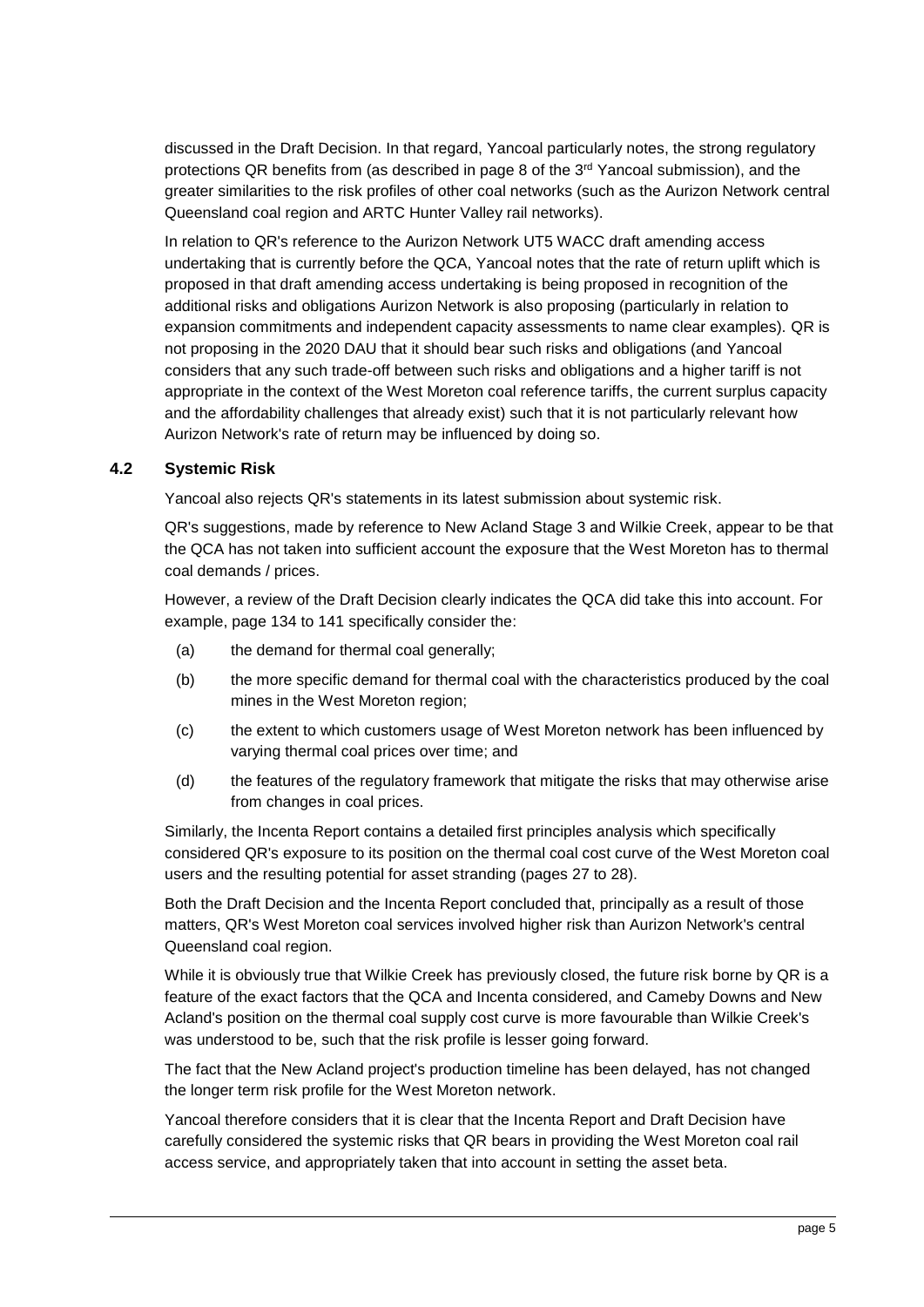# **5 Low Tonnage Scenario – Loss Capitalisation & Ability to Pay**

#### **5.1 Overview of Yancoal Position on Loss Capitalisation**

As discussed in the 3<sup>rd</sup> Yancoal Submission, Yancoal's position on loss capitalisation is that:

- (a) in principle, it is willing to support some degree of loss capitalisation that results in an appropriate tariff for West Moreton users during the period in which it applies and which contains a methodology for recovering capitalised under-recoveries once volume has return to a point where such recovery becomes economic;
- (b) it is supportive of the QCA's proposal for a limited life capitalisation as an appropriate method of balancing the competing interests of QR revenue adequacy and West Moreton users' ability to pay in the short term, while seeking to facilitate a return of volumes (noting that where QR itself continues to provide 'low volume' scenarios and is seeking a higher asset beta due to risks of further volume reductions – any loss capitalisation regime needs to be set in a way that avoids capitalisation continuing in the absence of volume returning – as at that point recovery will never be economic and sustainable);
- (c) it is opposed to loss recovery premiums of anywhere near the 15% level proposed by the QCA, due to being highly concerned that that will result in the 'low volume' tariffs substantially exceeding the willingness and ability to pay threshold for West Moreton coal users and thereby defeating the very purpose of loss capitalisation (being to allow volumes to be maintained and ultimately recover to a point at which the interim underrecovery can then subsequently be resolved);
- (d) any loss recovery premium that is applied should only be applied to new access rights that are contracted during the term of the 2020 DAU (when access seekers can make investment and contracting decisions knowing that will be the case, and with a view of trying to prevent losing the remaining existing volume which would obviously exacerbate the issues being encountered); and
- (e) if volume does not ultimately return, clearly there will be a need to consider optimisation of the regulatory asset base.

#### **5.2 Responses to Latest QR Submission on Loss Capitalisation**

Yancoal acknowledges that loss capitalisation is something that has been employed by regulators previously. However, it is typically employed where there are considered to be clear prospects of a material increase in volume (NBN Co, ARTC's Zone 3 rail, and Aurizon Network's WIRP arrangements, being obvious examples).

Here, on QR's own view, the volume outlook is not as clear. To achieve the principles that QR proposes in the Latest QR Submission of providing incentives for future expansion and not acting as a disincentive for future access seekers requires a very different approach to what QR is actually now advocating.

The Latest QR Submission does not provide a detailed recovery mechanism on which to comment, and it is clear that QR's views are sufficiently far apart from those of other stakeholders that any mechanism that QR does present in the 2020 DAU process is highly unlikely to be one that is agreed.

However, Yancoal has sought below to provide comments on what appear to be the two key arguments against the position proposed in the Draft Decision raised in the Latest QR Submission, namely:

(a) that a longer period of recovery should be preferred over a depreciation profile or limited life of capitalised losses if volume does not return; and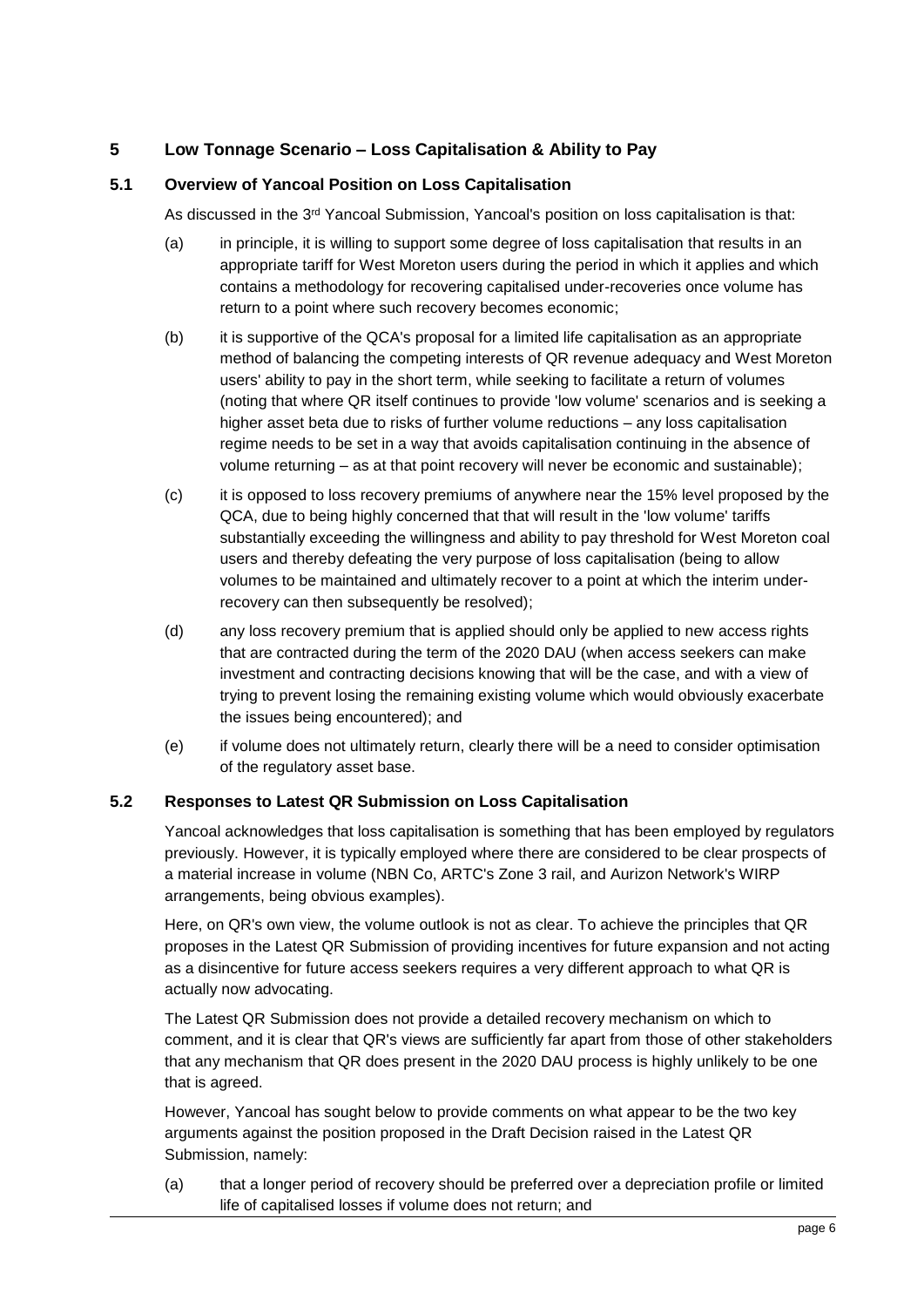(b) that a higher tariff should apply on the basis that West Moreton's users ability to pay is higher than the prevailing reference tariff.

Yancoal strongly disagrees with both of those points.

#### **5.3 Longer period of recovery vs limited life capitalisation**

Yancoal agrees with the principle in the Draft Decision (page 64) that any loss capitalisation methodology introduced in respect of the West Moreton coal access services needs to be appropriately constructed to suit the nature of the asset and the market for access.

The key issue in that regard is what makes the West Moreton rail infrastructure quite unique compared to other infrastructure facilities for which loss capitalisation has been applied. In particular:

- (a) typically loss capitalisation is applied where a large and 'lumpy' capital investment is required to meet demand which is highly likely to arise but will take some time to ramp up to fulfil the capacity created (such as would be the case for dams, a new network or a long rail connection or pipeline to a new coal basin or gas producing region);
- (b) whereas, in respect of the West Moreton network the capital investment is already sunk, excess capacity already exists, and the prospects of demand returning is uncertain.

The lesser certainty that exists in relation to demand growth means that, as acknowledged in the Draft Decision, the mechanism adopted needs to be able to prevent the capitalised losses ballooning to an unrecoverable amount.

The most likely near term source of demand recovery is the progression of the New Acland Stage 3 project. That project is a mine life extension project in respect of an existing mine, Given its nature, Yancoal considers its prospects of ever proceeding recede dramatically if it is not developed in the near future. In that regard, Yancoal notes that New Hope has announced that if the required approvals are not received by early September 2019 it will commence redundancies for their local workforce. Once that has occurred, the remobilisation costs would be anticipated to make a future investment decision harder.

This is exactly why a limited life to the capitalisation is necessary, in order to prevent capitalised losses continuing to build after the prospects of material demand returning (at least in a timeframe which would make the under-recoveries recoverable) have largely disappeared. That is also important both in terms of providing the right incentives for QR to minimise and defer major capital investments in the interim and not to disincentivise potential users from investing in mining operations which will bring volume back to the network.

As Yancoal understands the QCA's proposal, the capitalised losses would have 5 years to accumulate before depreciating over the next 5 years. Yancoal considers that, if anything, the proposed 5 years is too long – noting that ramp-up of a mining project to full production would typically be able to occur over a 2-3 year period, such that this actually allows until about the middle of the term of the 2020 DAU period for demand to commence returning.

In other words, the QCA methodology is already allowing for a far more delayed return of volumes than shown in the QR examples (which instead shows material increases in volumes commencing on 1 January 2023).

In determining what is appropriate, the risk that must be avoided as a critical priority is that the capitalised losses and the recovery mechanism disincentive new volumes – as at that point QR's investment (and that of other stakeholders like Yancoal and Aurizon) is stranded forever. The West Moreton network is already a high cost network and it cannot afford any further chilling of investment incentives.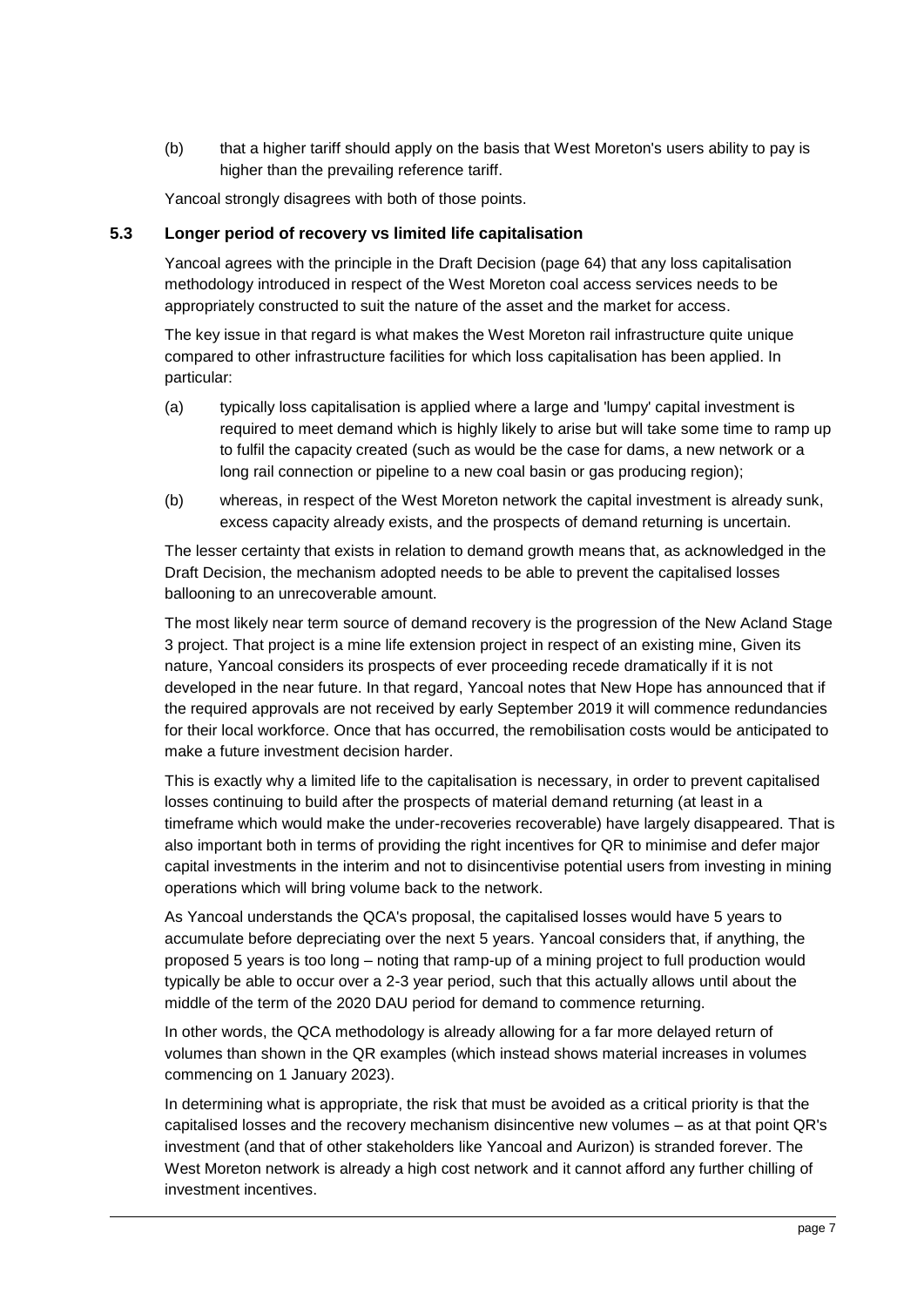Accordingly, Yancoal strongly supports the need for a limited life / depreciation of capitalised losses, but considers that the QCA's proposals involve too long a time frame given that if New Acland Stage 3 is to be developed it is likely to occur in the nearer term than the 5 years from the commencement of the 2020 DAU on 1 July 2020 that the QCA is proposing would be allowed.



# <span id="page-7-0"></span>**5.4 Ability to Pay**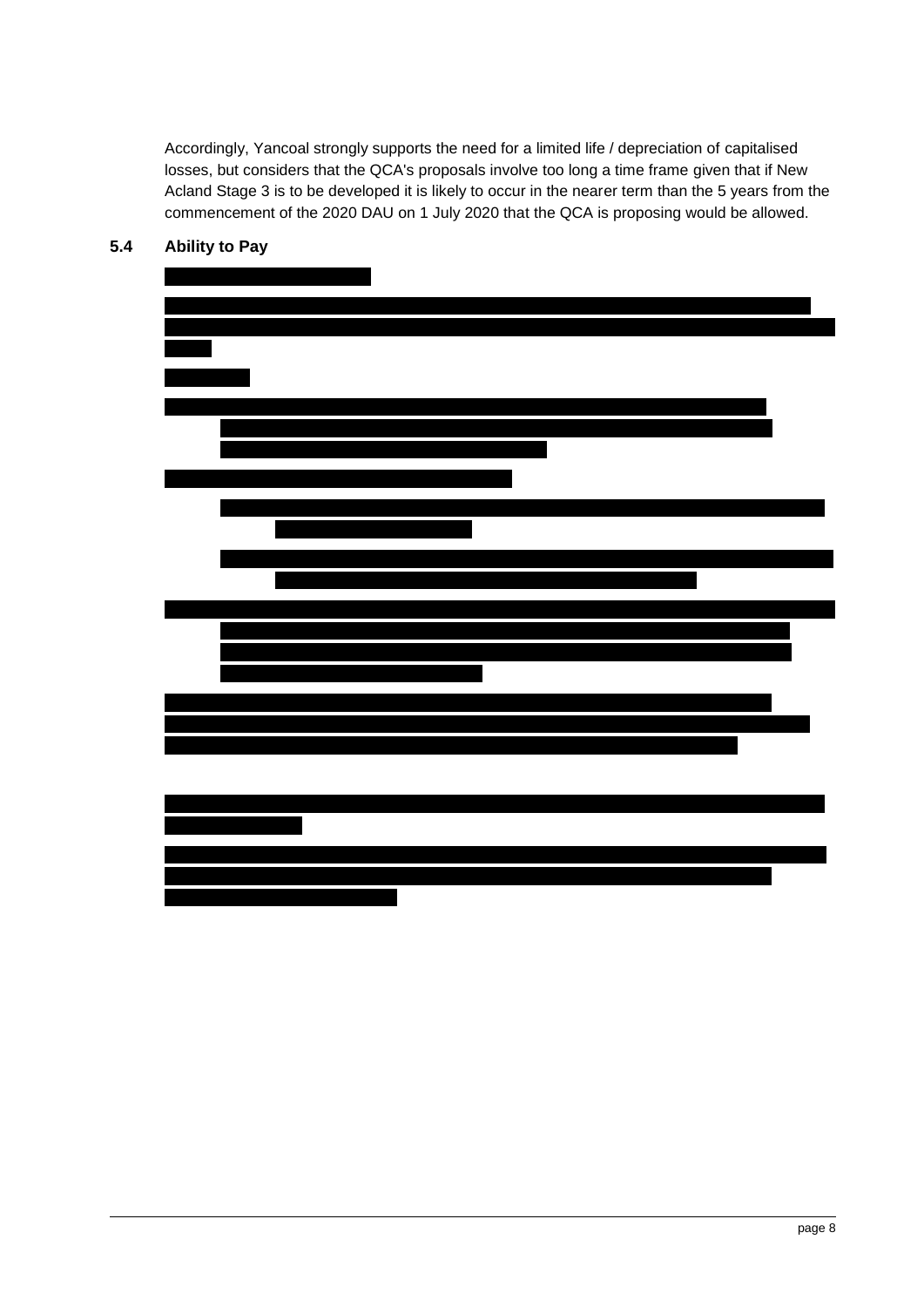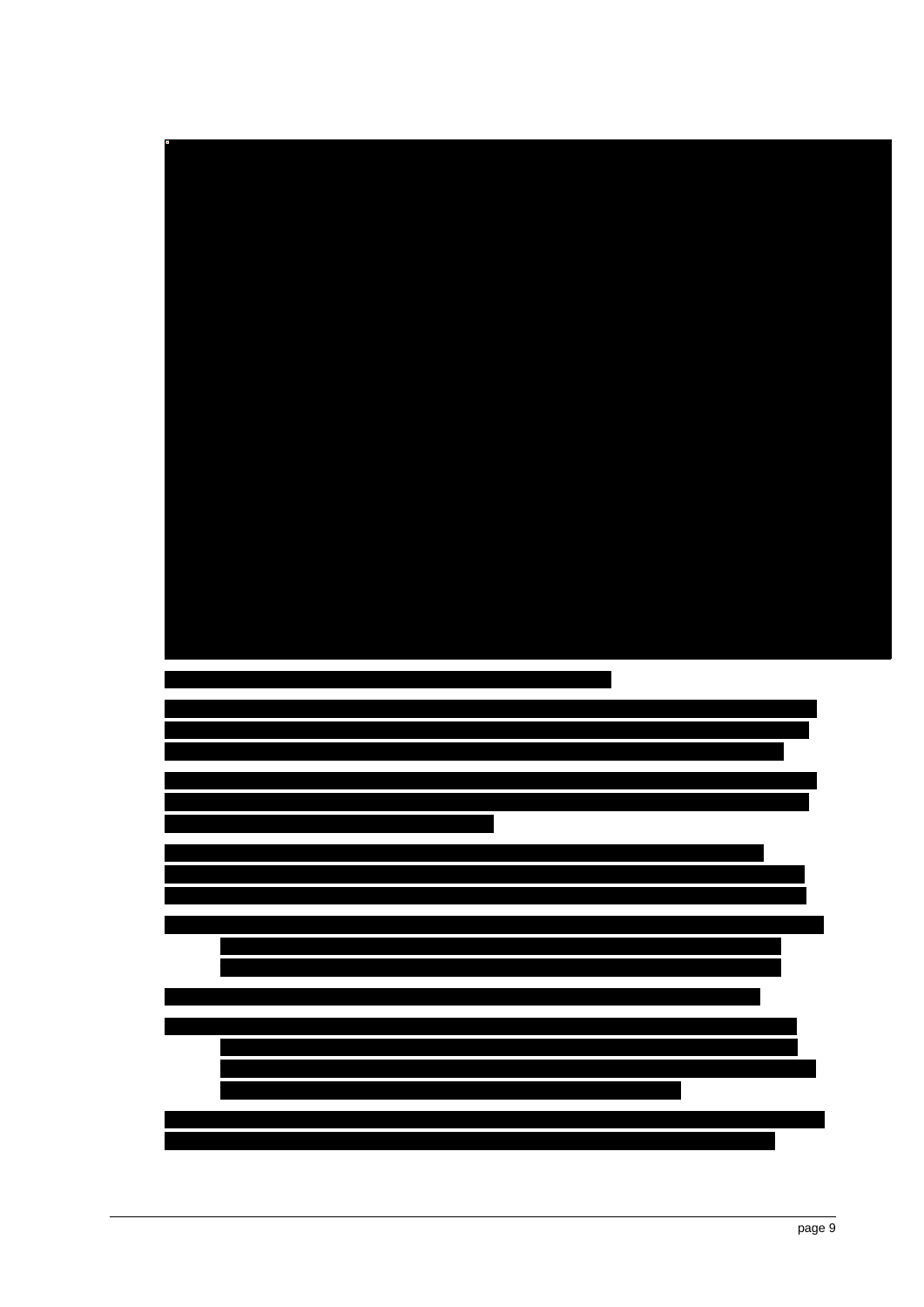# **6 Ad Hoc Path Premium**

Yancoal reiterates its opposition to utilisation of ad hoc paths involving an additional premium being payable by the access holder.

That opposition is based on the facts that:

- (a) this will not incentivise contracting greater amounts (as the 100% take or pay liability means that the detriment of over-contracting capacity is far greater than any ad hoc path premium);
- (b) instead this will disincentive the use of ad-hoc paths for marginal production and marketing opportunities. This is clearly inappropriate when the regulatory framework should be seeking to incentivise volumes of all types given the current environment for usage of the service and the existence of material spare capacity; and
- (c) premiums for ad-hoc paths are punishing users for not contracting when there are reasons for not long term contracting that will not be overcome by a price premium (such as the uncertainty created by QR's position on low volume tariffs and the uncertainties arising from the regulatory delays experienced by New Acland Stage 3).

As this was proposed by the QCA as an alternative to the volume based endorsed variation event, Yancoal continues to consider it appropriate that to the extent there is long term contracting above the 87 coal paths used to determine tariffs, that should constitute an endorsed variation event which would trigger a recalculation of the applicable tariffs.

#### **7 Capital Expenditure Approval Process**

Consistent with the 3rd Yancoal submission, Yancoal continues to support QR's proposal for the annual capital expenditure review process to continue.

If anything, give the varying views of demand outlook, it seems even more clearly prudent that assessment of capital expenditure should occur more regularly rather than through a single end of term review.

#### **8 Response to New Hope – Coverage of Incremental Costs**

Yancoal also wishes to address New Hope's assertion that Cameby Downs should be paying a higher tariff in order to cover QR incremental costs.

First, Yancoal has not been presented with any evidence that confirms that is the case. Particularly given that the Queensland Competition Authority has previously found that this assertion was not the case (in respect of the current tariffs), the QCA should carefully scrutinise the veracity and accuracy of the current claims.

Second, given the higher proportion of the anticipated volume coming from Cameby Downs (relative to New Acland) which QR appears to be anticipating in its revised volume forecasts, Yancoal considers it is even less likely that based on QR's revised volume forecasts that would be the case.

Third, there is no legal requirement in the QCA Act or the proposed 2020 DAU terms that reference tariffs are set in the way New Hope suggests. The QCA should seek to determine appropriate reference tariffs. The floor and ceiling provisions in the 2020 DAU terms are intended to provide negotiating parameters for non-reference services.

Fourth, to the extent it is arguable that a mine is not meaning its full incremental costs – that is presumably an inherent and appropriate result of the 'distance taper'. As discussed in the Draft Decision, the distance taper, by having part of the tariff recovered on a per path rather than distance basis, fosters development along the West Moreton line, and removing incentives of that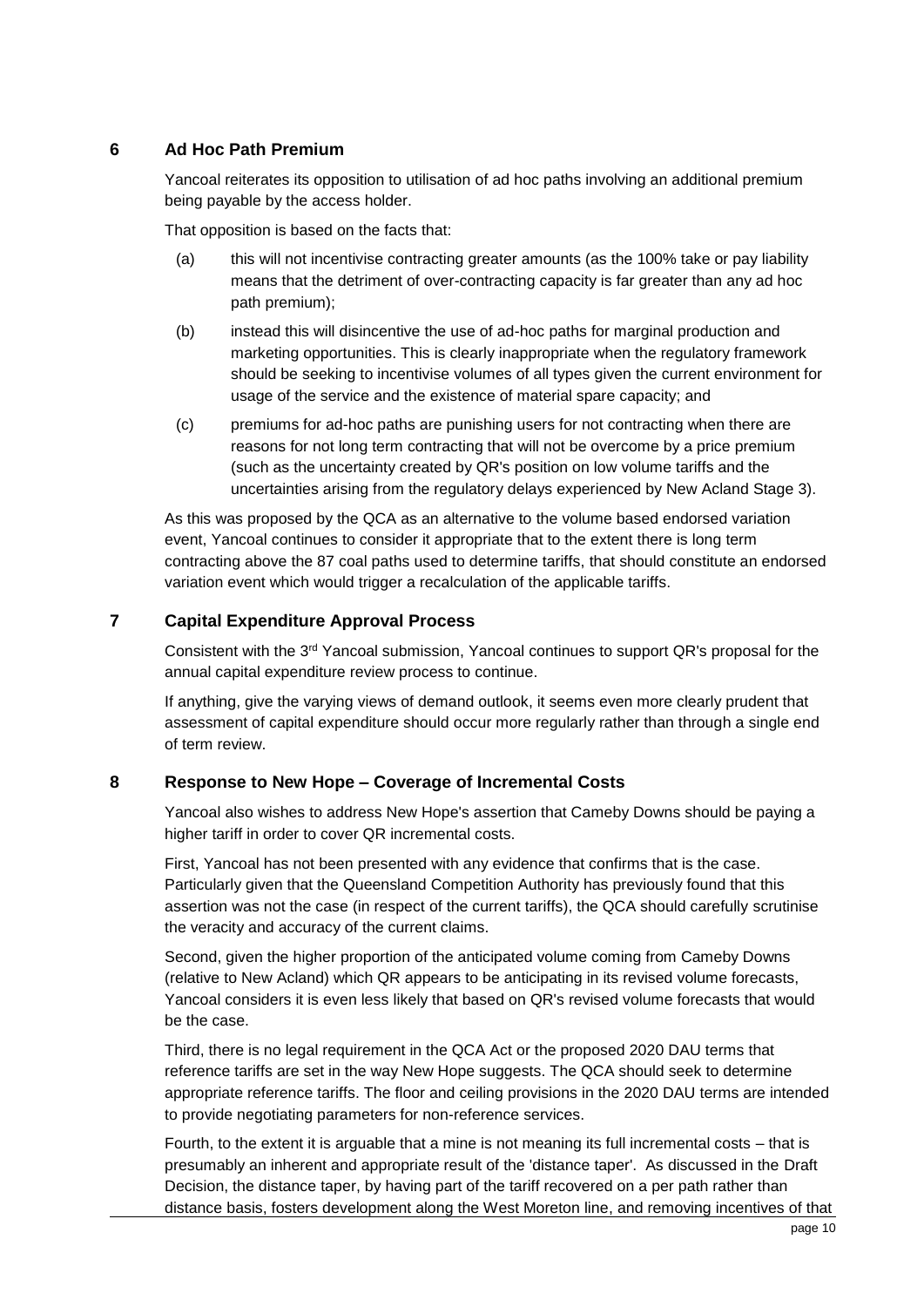nature seems counterproductive at a time the regulatory framework should be incentivising the return of volumes.

Fifth, given that all stakeholders now appear to be preparing for the potential that Cameby Downs will, for at least a period, be the only coal user of the West Moreton network – it is critical that nothing is done to increase the costs of Cameby Downs as doing so will sabotage the potential ability to preventing the economic stranding of QR's West Moreton network and the West Moreton coal mines (noting the discussion about the ability to pay in section [5.4](#page-7-0) of these submissions above).

For all of those reasons, it would be clearly inappropriate for QR to increase the cost of rail access to Cameby Downs in the manner which New Hope appears to be suggesting.

#### **9 Supported Drafting for Undertaking and Standard Access Agreement**

Yancoal has engaged in consultation with QR and other stakeholders in relation to a number of potential drafting proposals in relation to the wording of the 2020 DAU and the SAA.

Yancoal supports (and believes based on the consultations that have occurred) that there is general support among stakeholders for the amendments to be outlined in QR's collaborative submissions in relation to the matters outlined in the table below:

| <b>Topic</b>                                                 | <b>Status of QR Proposals</b>                                                                                                                                                          | <b>Yancoal Comments</b>                                                                                                                                                                                                                                                                                                                                                                                                                                            |
|--------------------------------------------------------------|----------------------------------------------------------------------------------------------------------------------------------------------------------------------------------------|--------------------------------------------------------------------------------------------------------------------------------------------------------------------------------------------------------------------------------------------------------------------------------------------------------------------------------------------------------------------------------------------------------------------------------------------------------------------|
| <b>Access</b><br><b>Applications -</b><br>2.1.1              | QR collaborative submission will<br>present agreed drafting                                                                                                                            |                                                                                                                                                                                                                                                                                                                                                                                                                                                                    |
| <b>Preliminary steps</b><br>$-2.1.2$                         | OR collaborative submission will<br>present agreed drafting                                                                                                                            |                                                                                                                                                                                                                                                                                                                                                                                                                                                                    |
| <b>Operating</b><br><b>Requirements</b><br>Manual - 4.2/4.3  | QR collaborative submission will<br>present drafting that has been<br>agreed, with the exception of<br>clause $3.4(f)$                                                                 | Yancoal does not support QR's<br>proposed clause 3.4(f) which<br>undermines the whole point of<br>having the undertaking provide<br>protections against ORM changes<br>given the cost and other impacts<br>that changes to operating<br>arrangements can cause. The ORM<br>does not restrict how QR can act in<br>an emergency and in non-<br>emergency situations, Yancoal<br>considers that stakeholders will<br>support genuinely safety related<br>amendments. |
| <b>Resolution of</b><br>safety related<br>$disputes - 6.1.4$ | Drafting & Policy agreed,<br>including Yancoal's proposed<br>clause 6.1.4(c) is agreed.<br>Clause 6.1.4(d) is not agreed<br>which QR considers is need to<br>safeguard Queensland Rail | As is shown in QR's proposed<br>drafting, Yancoal proposed a<br>revised clause $6.1.4(c)$ -(d) to try to<br>find a position which resolved QR's<br>concerns in relation to not being<br>able to comply with access<br>determinations without potentially<br>risking safety outcomes or their                                                                                                                                                                       |

#### **Undertaking wording**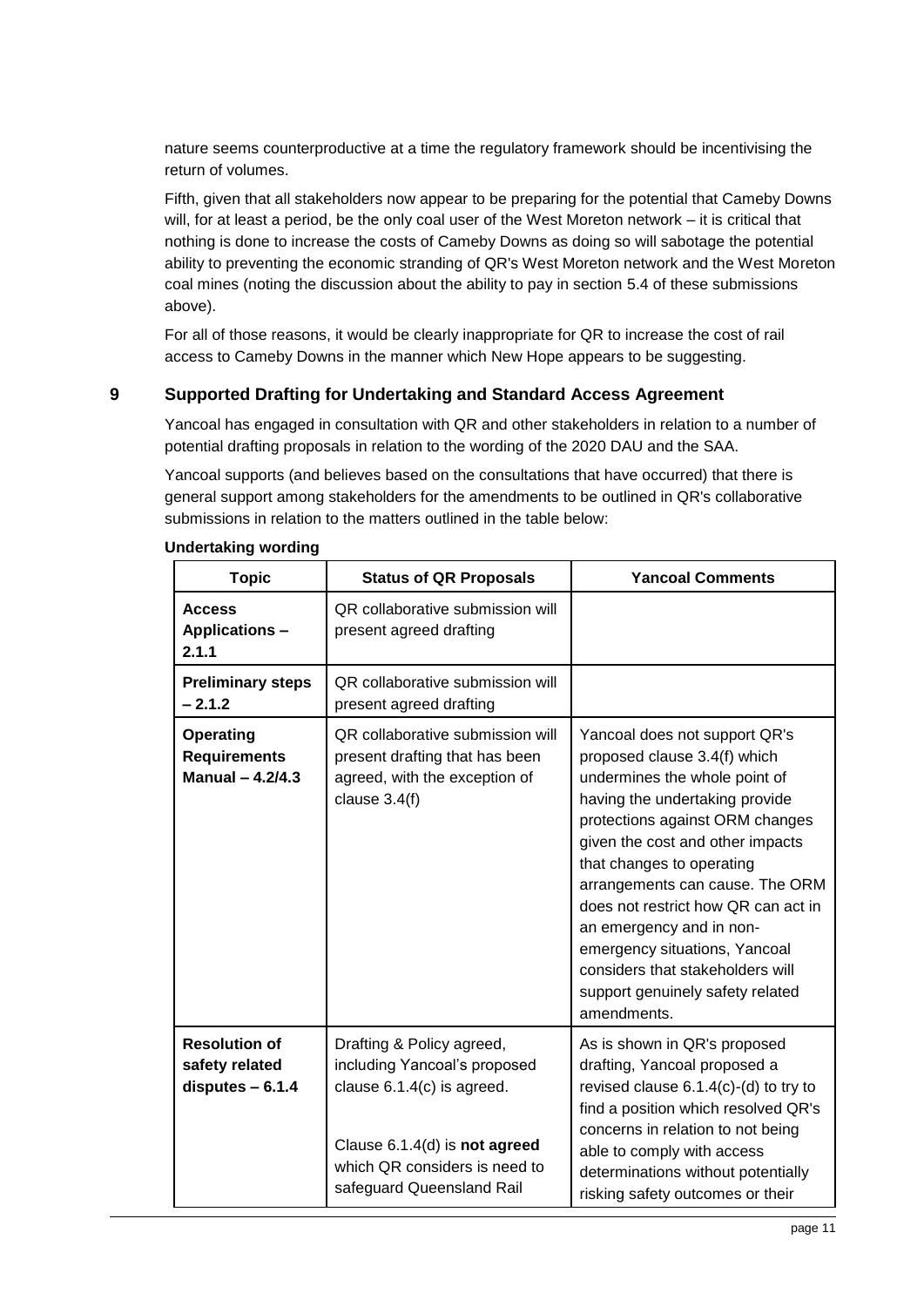|                                                                                             | where it needs to act in a<br>manner to comply with<br>accreditation or rail safety laws.                                 | accreditation. Yancoal does not<br>believe that the QCA would make a<br>finding with such an outcome, and<br>considers its proposed clause<br>6.1.4(c)-(d) were already generous<br>in addressing QR's concerns. The<br>whole point of QR's initially<br>proposed amendments was to<br>ensure that the QCA had the<br>benefit of the safety expert's<br>determination so it could make<br>informed decisions about safety<br>matters. Safety is obviously critical<br>- but allowing QR to simply assert<br>a different view of safety and<br>thereby reject a QCA<br>determination, creates the obvious<br>potential for the whole access<br>dispute regime to be unworkable in<br>relation to safety matters. |
|---------------------------------------------------------------------------------------------|---------------------------------------------------------------------------------------------------------------------------|-----------------------------------------------------------------------------------------------------------------------------------------------------------------------------------------------------------------------------------------------------------------------------------------------------------------------------------------------------------------------------------------------------------------------------------------------------------------------------------------------------------------------------------------------------------------------------------------------------------------------------------------------------------------------------------------------------------------|
| <b>Regional Network</b><br>User Groups -<br>productivity and<br>operational<br>improvements | Policy & drafting agreed except<br>provision for rotating chair and<br>inclusion of supply chain<br>investment decisions. | Yancoal strongly supports the<br>recognition in the undertaking of at<br>least the South West User Group<br>(the SWUG) – in QR's terminology,<br>the Regional Network User Group<br>for the West Moreton system.                                                                                                                                                                                                                                                                                                                                                                                                                                                                                                |
|                                                                                             |                                                                                                                           | However, it considers that:                                                                                                                                                                                                                                                                                                                                                                                                                                                                                                                                                                                                                                                                                     |
|                                                                                             |                                                                                                                           | 1) the chair should be a user<br>representative (as is the case for<br>the SWUG currently), noting that<br>end users have contracts with the<br>provider for each element of the<br>supply chain, giving them a unique<br>insight into where supply chain<br>issues might be                                                                                                                                                                                                                                                                                                                                                                                                                                    |
|                                                                                             |                                                                                                                           | 2) given that some productivity or<br>operational improvements might be<br>most efficiently resolved with capital<br>investment, discussions about<br>capital investment should be within<br>the scope of the supply chain group<br>(noting that its non-binding nature<br>means that inclusion within the<br>scope of the ground would not be<br>inconsistent with the provisions of<br>clause 1.4 of the access<br>undertaking).                                                                                                                                                                                                                                                                              |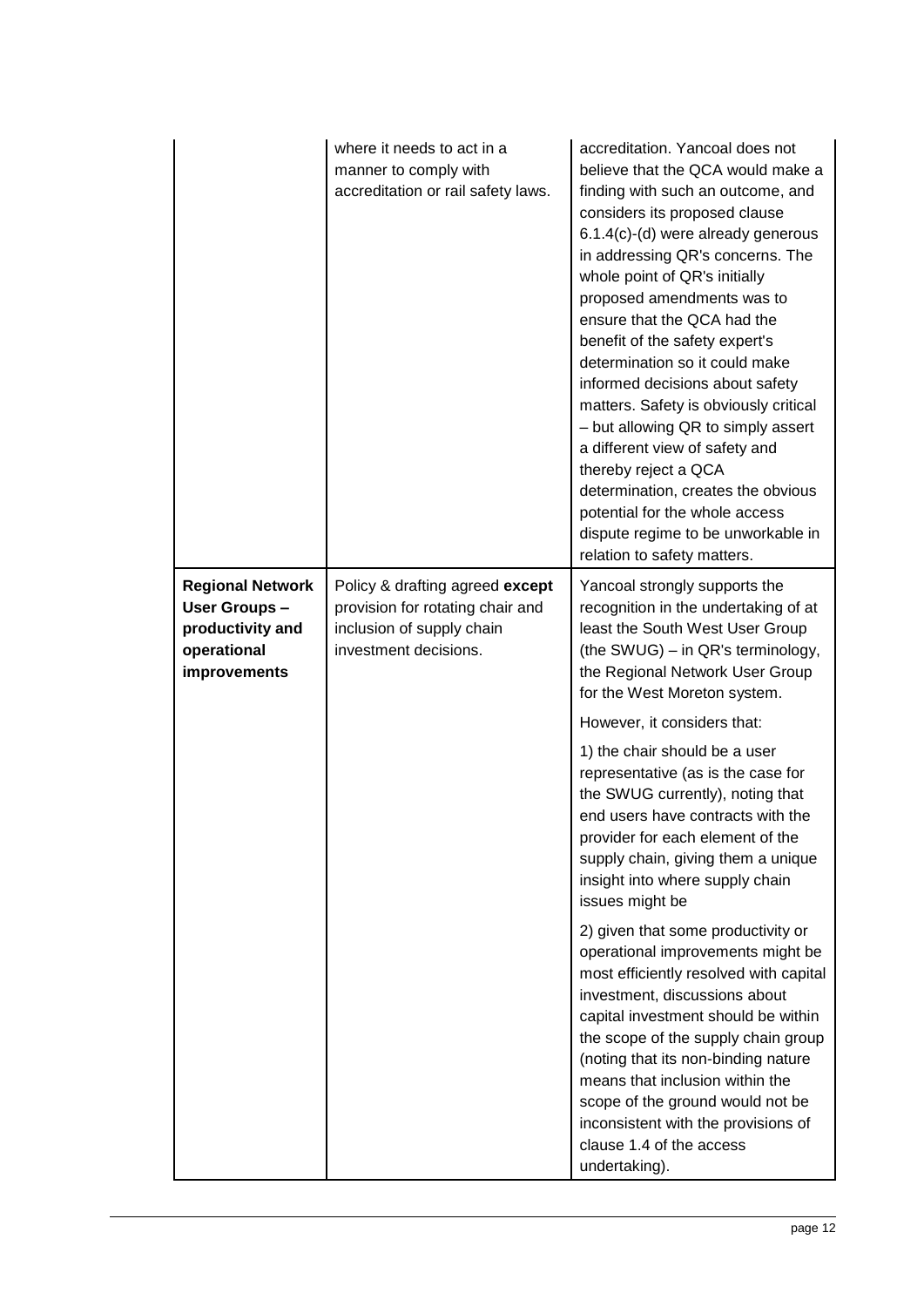#### **SAA**

| <b>Topic</b>                                                                                              | <b>Status of QR Proposals</b>                          | <b>Confirmed/Comments</b> |
|-----------------------------------------------------------------------------------------------------------|--------------------------------------------------------|---------------------------|
| Good faith<br>1.2, 1.3, 6.7(c),<br>8.8(b), 18.2(c) and<br><b>Schedule 3 clauses</b><br>2.2 and $5.4(a)$ . | Agreed to reinstate 'good faith<br>without definition. |                           |
| <b>Productivity and</b><br>efficiency<br>variations $-1.3$                                                | Drafting & Policy agreed.                              |                           |
| <b>Security Amount</b>                                                                                    | Drafting & Policy agreed.                              |                           |

The remaining issues raised in the Latest QR Submission are addressed below.

# **10 Undertaking Wording**

#### **10.1 Network management principles**

The points raised in the Latest QR Submission in respect of the network management principles (**NMP**) largely appear consistent with the 3rd Yancoal submission and the Draft Decision.

However, Yancoal is concerned that the Draft Decision and QR's response seem to envisage the Western Corridor Alignment Calendar being something that exists separately from and merely alongside the Master Train Plan (**MTP**) and Daily Train Plan (**DTP**) – without really altering the functions of the MTP and DTP.

However, for inclusion of Planned Possessions and Special Events in, and regular updating of, the Western Corridor Alignment Calendar to achieve the intended objectives of allowing stakeholders to plan their logistics decisions around anticipated possessions, it is also necessary for:

- (a) the DTP to be calculated from the Western Corridor Alignment Calendar (not just the MTP); and
- (b) the NMP to provide the same level of protections for users when new Planned Possessions are included in the Western Corridor Alignment Calendar as the QCA proposed, and QR has indicated it would accept, being included in the MTP.

For completeness, Yancoal notes that its supports the Draft Decisions' requirements that Planned Possessions are not implemented where they are the subject of a bona fide dispute provided that notice is given within a specific period. Yancoal is willing to accept a shorter time frame for the raising of disputes if that would assist – but considers that it is not appropriate to simply allow QR to proceed with disputed possessions. In the West Moreton system, the difficulty is that QR has competing incentives relating to the Metropolitan network and passenger services – such that the analogy QR seeks to draw to ARTC is not appropriate.

#### **10.2 Reporting**

Yancoal is willing to accept what QR proposes in respect of reporting. This appears to just be a practicality of the Queensland Audit Office's processes, and still achieves the intent behind the Draft Decision's proposal that the Below Rail Financial Statements and Annual Performance Report are produced together.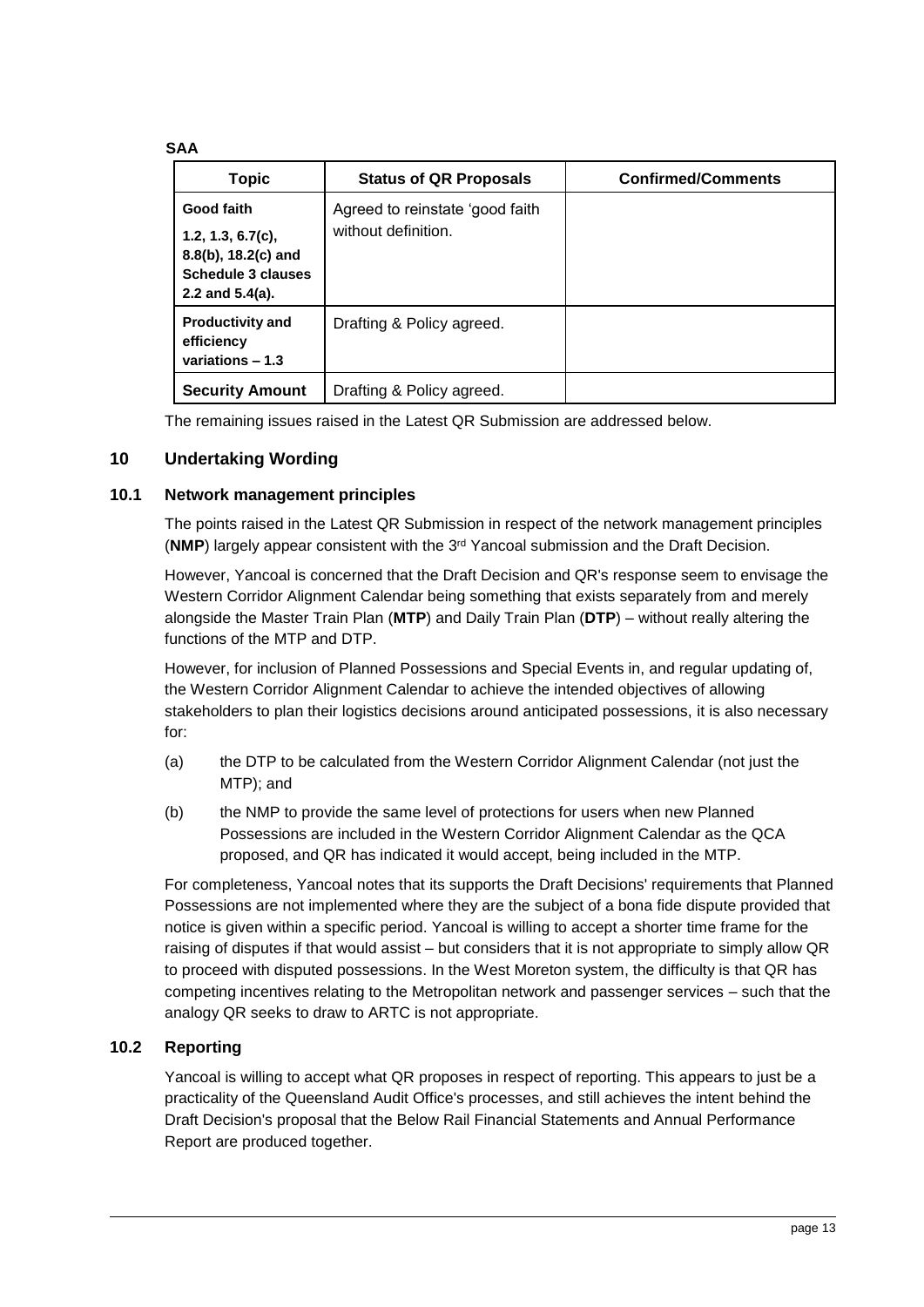#### **10.3 QCA Fee and Levy**

Yancoal is not overly worried about the timing issues raised by QR of exactly when the QCA levy is finalised, and provided the QCA considers QR's proposal in that regard is workable would be willing to accept the varied timing proposed by QR.

However, as noted in the 3rd Yancoal submission:

- (a) Yancoal is, in principle, supportive of the Draft Decision proposal to pre-determine the allocation for the term of the 2020 DAU as a manner of reducing the regulatory burden for all stakeholders;
- (b) but Yancoal has concerns with the proposed proportion of the allocation of the QCA fee to West Moreton coal service.

That concern with the proportionate allocation was originally premised on the fact that the QCA work involved in determining the West Moreton and Metropolitan tariffs should have materially decreased from the time when these proportions were first set in connection with the extensive work the QCA was required to do to formulate the first bottom-up West Moreton coal access tariff – such that it was no longer appropriate to retain the high proportionate allocation. That concern remains – and has only further increased where Yancoal would be paying the vast bulk (and potentially all) of that QCA levy in a low volume scenario, and the costs of the QCA's regulated services in reviewing the pricing aspects of QR's 2020 DAU are being increased as a result of QR's proposals to protect their own risk such as loss capitalisation.

#### **10.4 Renewals**

Yancoal remains strongly opposed to both the QR proposal and the Draft Decision in respect of the approach to renewals.

It is evident from QR's own submission that Yancoal's long term commitment to the West Moreton line is currently being considered as the only long term commitment that is keeping the West Moreton network viable under a low volume scenario. There is no evident rationale for why that long term commitment should not deliver long term security for a mine that has more than 50 years' worth of coal resources remaining.

As discussed in the 3<sup>rd</sup> Yancoal submission, the rationale QR provides for wanting to remove renewal rights due to a renewing access holding theoretically foreclosing more efficient new entry or encouraging capacity hoarding is not credible or reasonable in the current environment where there is material surplus capacity on the system for any new efficient access seeker. No access holder is incentivised to contract above anticipated production given the take or pay costs of doing so (as has been seen in the way that New Hope has reduced its contracted capacity). Similarly, it cannot be about a new entrant being willing to pay more – where at a policy level it is clear that a reference tariff which is consistent for all coal users is appropriate.

Yet the rationale for keeping renewal rights is currently stronger than ever. The development of mine extensions or expansions (or greenfield projects) involves significant sunk costs to produce a long life investment that extends beyond the initial term of a rail agreement – such that certainty of future access is a critical element of facilitating future investment and development in the West Moreton network. That is the case not just for existing contracted entitlements for Cameby Downs, but also for future mines or expansions.

It is also completely counterproductive when the system's future prospects are dependent on such developments to amend the renewal network now in a way that creates uncertainty as to whether a future extension of rail access rights will be possible, and thereby has a chilling impact on the likelihood of such investment. Accordingly, Yancoal cannot understand how that can be appropriate in the current environment in respect of the West Moreton network.